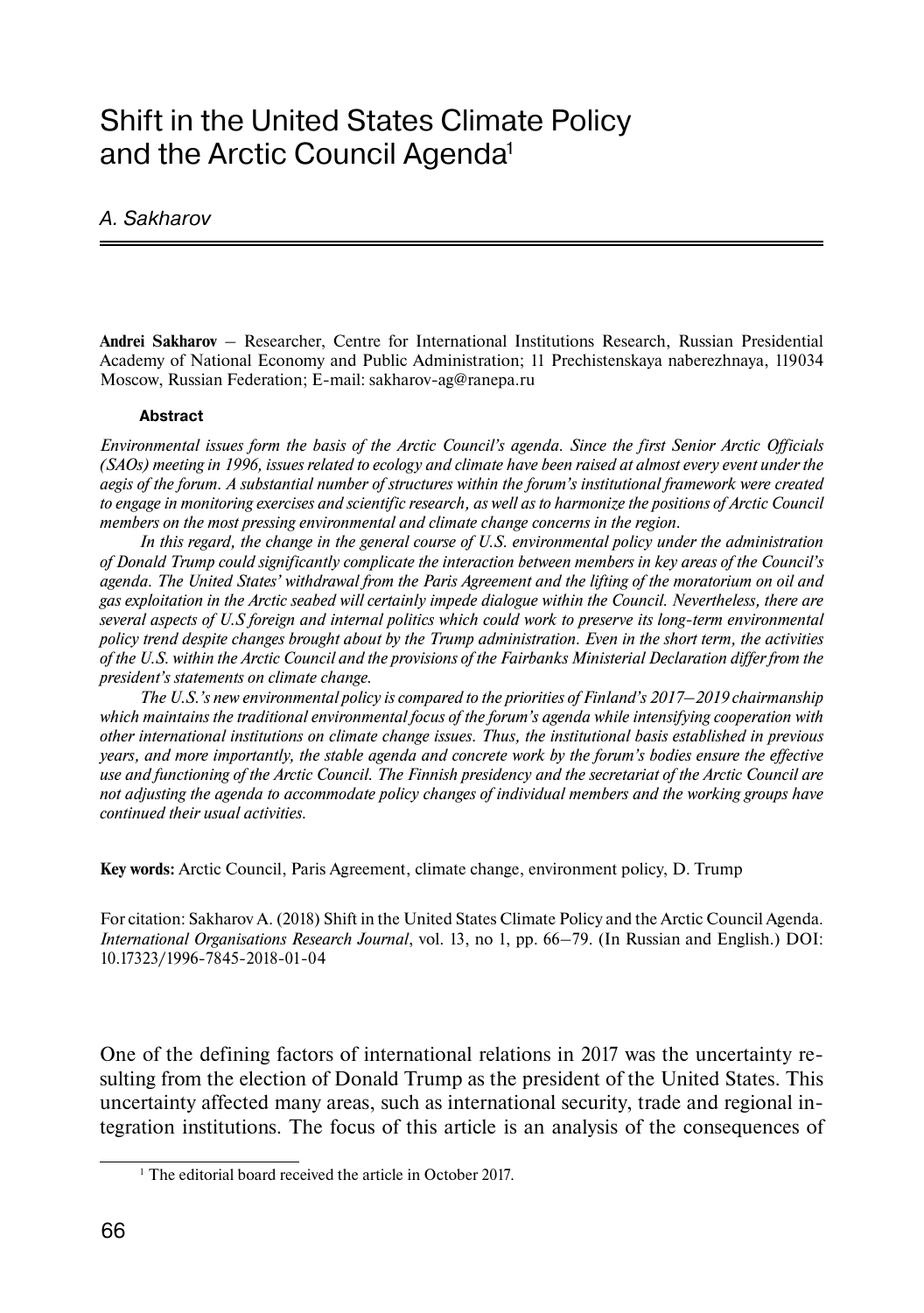decisions taken by Donald Trump for the Arctic Council's environment and climate change agenda.

During the active phase of the recent Ukrainian crisis, the Council's ability to reach consensus was called into question by political disagreements among its key members. Nevertheless, despite several isolated incidents such as the boycott of the Council's meetings in Russia by western countries, the institution managed to focus on its core agenda items and reached agreements on multiple solutions and new mechanisms, to be discussed below.

The drastic shift in the U.S. position on environmental and climate change issues, at least at the level of the administration, may work to exclude one of the leading Arctic nations and the largest economy in the world from discussion of the most basic elements of the Arctic Council's agenda. Mr. Trump's statements and his decisions as president show that the new administration can act unpredictably, and may withdraw from key international agreements and institutions without regard for the discontent of the international community and civil society. This paper attempts to analyze the extent to which the new U.S. climate policy will affect the activities of the Arctic Council during Finland's chairmanship in 2017–2019.

### The Arctic Council's Environment Agenda

Environmental protection and combating climate change have been central elements of the Arctic Council's agenda since its inception as an international institution. The adoption of the Arctic Environmental Protection Strategy (AEPS) was one of the early outcomes of the process directly preceding the formation of the Council [Arctic Environmental Protection Strategy, 1991]. At a meeting of representatives from Arctic states in September 1989, the parties primarily focused on environmental and climate issues faced by the region and the ways to tackle them.

The AEPS was adopted in 1991 as part of the preparatory work for the first meeting of ministers from Arctic states, and provided for cooperation between the parties in areas such as scientific research, environmental monitoring, human impact assessment and the control and reduction of pollutants. Thus, the AEPS laid a groundwork for the future activities of the Arctic Council on climate and environment. In addition, the document largely determined the institutional structure of the forum – it provided for the establishment of the Arctic Monitoring and Assessment Programme (AMAP), the mechanism for the Protection of the Arctic Marine Environment (PAME), the Conservation of Arctic Flora and Fauna Working Group (CAFF) and the Emergency Prevention, Preparedness and Response Working Group (EPPR), all of which eventually became leading working bodies of the Arctic Council.

Environmental issues remained at the core of the Council's activity alongside such issues as search and rescue cooperation and the socioeconomic development of the circumpolar territories. Since the first Senior Arctic Officials (SOAs) meeting was held in 1996, ecology and climate have been discussed at almost every event under the aegis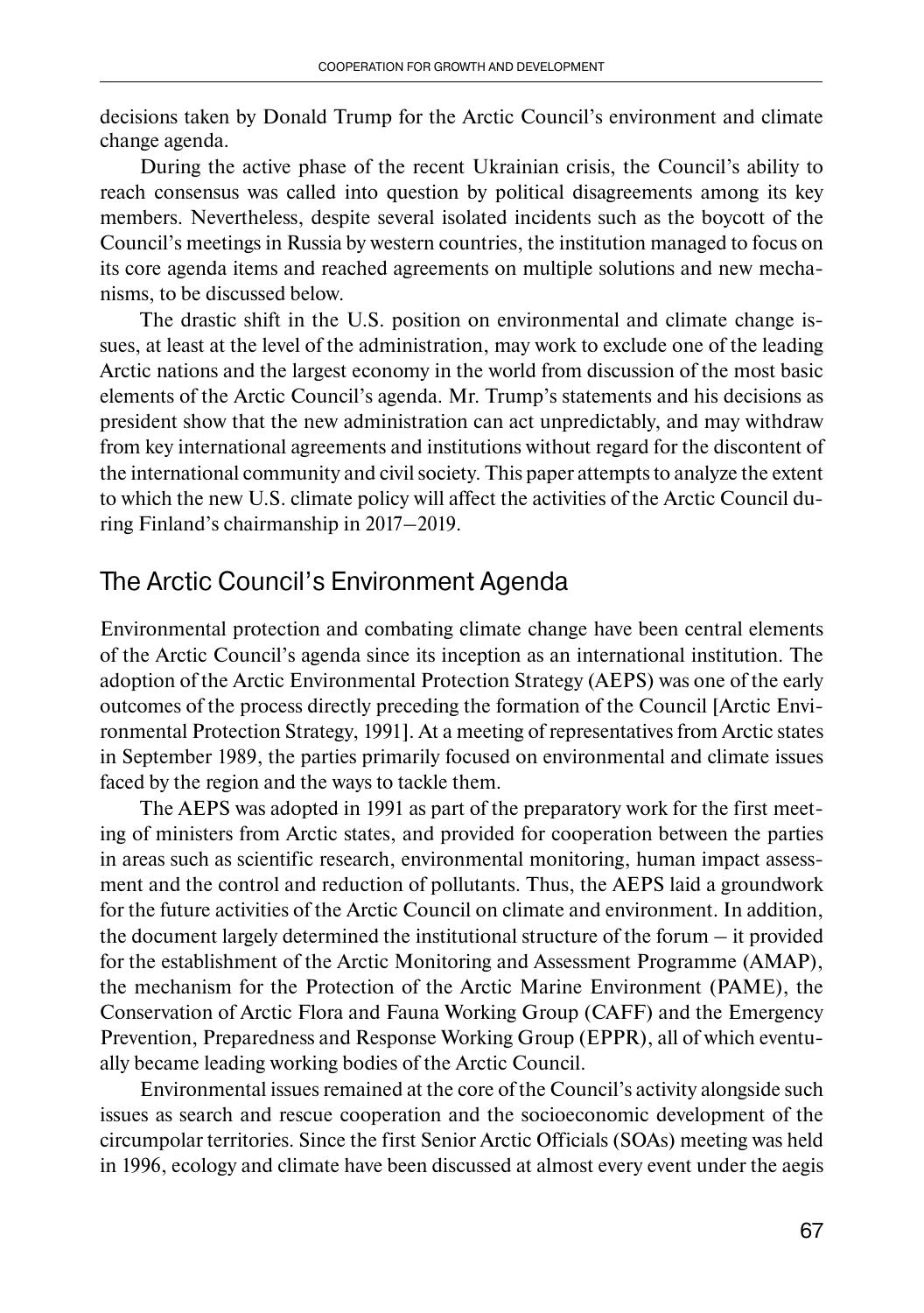of the forum. At their first meeting in Iqaluit (September 1998) chaired by Canada, the ministers agreed upon several commitments in the field of Arctic environmental protection. In particular, the Sustainable Development Working Group (SDWG) was established, which included senior officials and representatives of permanent member organizations. The participants also began the work on the implementation of the Arctic Council Action Plan to Eliminate Pollution of the Arctic (ACAP) [Arctic Council, 1998].

The 2000s saw the establishment of the institutional framework for further development of environmental issues within the Arctic Council, with the creation of such bodies/projects as: the Arctic Contaminants Action Program (ACAP), the Arctic Moni toring and Assessment Programme (AMAP), the Arctic Climate Impact Assessment (ACIA) and the Task Force on Short-Lived Climate Pollutants. These entities formed the primary workflows within the Arctic Council arranged around the following topics: reduction of pollutant emissions, emergency response and preparedness, climate change processes monitoring and research of underlying anthropogenic factors.

## United States' Climate Policy under the Obama Administration

The United States, in view of objective geo-political and economic factors, is one of the key members of the Arctic Council. The United States has chaired the Arctic Council twice: in 1998–2000 and in 2015–2017.

In the framework of its first chairmanship the United States promoted the launch of the Arctic Climate Impact Assessment (ACIA) project which became the key mechanism for cooperation among Arctic countries in the field of climate change research in the region.<sup>2</sup>

During the second Council chairmanship in 2015–2017, the United States prioritized economic development and improvement of living conditions of the population of the Arctic region, sea route safety and mitigation of the climate change impacts on the Arctic ecosystem. The U.S. chairmanship's overarching theme was "One Arctic: Shared Opportunities, Challenges and Responsibilities." The first meeting of SAOs under the American chairmanship was held on 16–17 June 2015 in Washington. The participants set the agenda priorities for the next two years, and discussed ways to further improve the effectiveness, scope and inclusiveness of the Council's activities.3

During the period, the United States in close cooperation with Russia sponsored the Agreement on Enhancing International Arctic Scientific Cooperation in the Arctic – an international instrument aimed primarily at deepening collaboration between scientists involved in research on climate processes. [Arctic Council, 2017b]. Among other results of the two-year chairmanship in the field of environment and climate

<sup>2</sup> United States and the Arctic Region. Arctic Council. Available at: https://www.arctic-council.org/index.php/en/about-us/member-states/united-states-of-america (accessed 7 November 2017).

<sup>3</sup> U.S. Chairmanship of the Arctic Council. U.S. Department of State. Available at: https://www.state. gov/e/oes/ocns/opa/arc/uschair/ (accessed 7.11.2017).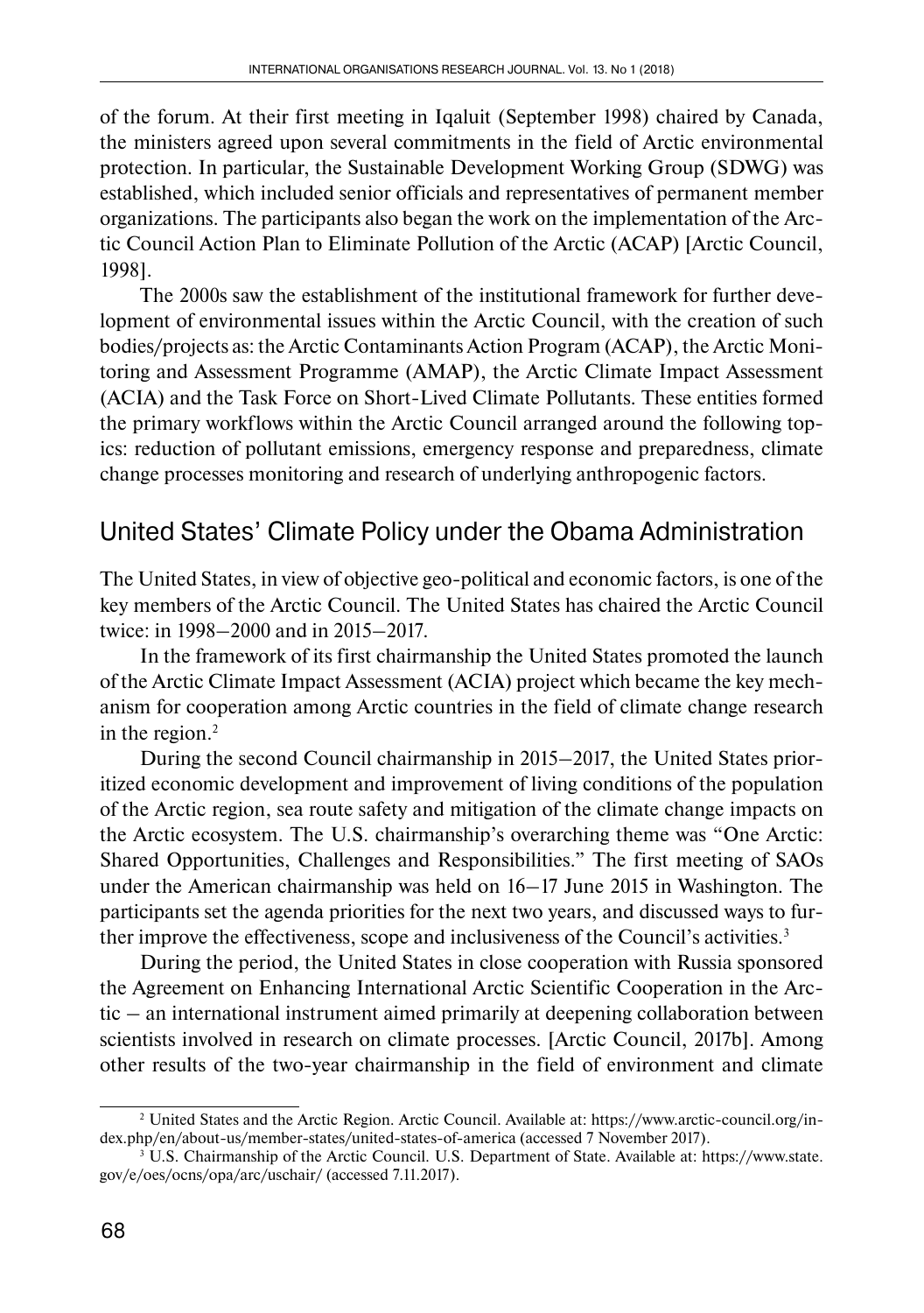were: the update of the Snow, Water, Ice, Permafrost in the Arctic (SWIPA) study conducted within the AMAP, the Summary of Progress and Recommendations on black carbon and methane emissions, the Arctic Marine Biodiversity Report (SAMBR) and the Arctic Resilience Action Framework (ARAF).

The ARAF, adopted at the meeting of SAOs on 8–9 March 2017, contains a set of guidelines and key priorities for the activities aimed at ensuring resilience of the Arctic communities and infrastructure to climate change ramifications in several main areas: analyzing and understanding risk and resilience in the Arctic; building resilience and adaptation capacity; taking measures to strengthen sustainability; implementing measures that build resilience through policy, planning and cooperation; and encouraging investment to reduce risk and build resilience [Arctic Council, 2017].

During the presidency of Barack Obama, the United States promoted the intensification of global efforts to combat climate change within the Arctic Council, other international institutions and domestically.

It was under the Obama administration that the United States elevated the status of its representation in the Arctic Council to a truly ministerial level – at the 2011 meeting in Nuuk, the United States was represented by Secretary of State Hillary Clinton. Previously, including during the country's chairmanship of the Council in 1998–2000, the U.S. delegation was headed by the deputy secretary of state.

Climate change, the need to study and monitor related processes and the adaptation of Arctic communities thereto were among the central concepts within the framework of the current Arctic policy strategy of the United States.

The National Strategy for the Arctic Region, adopted in May 2013, regards interaction and participation in the activities of the Arctic Council as instruments for promoting U.S. national interests in the Arctic. The document highlights the important role of the Agreement on Cooperation on Aeronautical and Maritime Search and Rescue as well as the Agreement on Cooperation on Marine Oil Pollution, Preparedness and Response in deepening cooperation among the Arctic states [President of the United States, 2013].

President Obama's administration was active in implementing the strategy. In January 2014, the Implementation Plan for the National Strategy for the Arctic Region was published. One of the key principles of the plan was to ensure that U.S. policy actions were carried out in accordance with the provisions of the Executive Order on Preparing the United States for the Impacts of Climate Change [President of the United States, 2014].

In January 2015, a progress report on the implementation of the strategy was issued. The second part of the report, devoted to the development of responsible governance in the Arctic region, touched upon many issues related to ensuring the environmental sustainability of the northern territories and the U.S. coastal waters and exclusive economic areas. Among the activities aimed at achieving this goal the report listed: conservation of the Arctic ecosystems; enhancement of oil spill prevention systems; implementation of integrated management systems to ensure the coherence of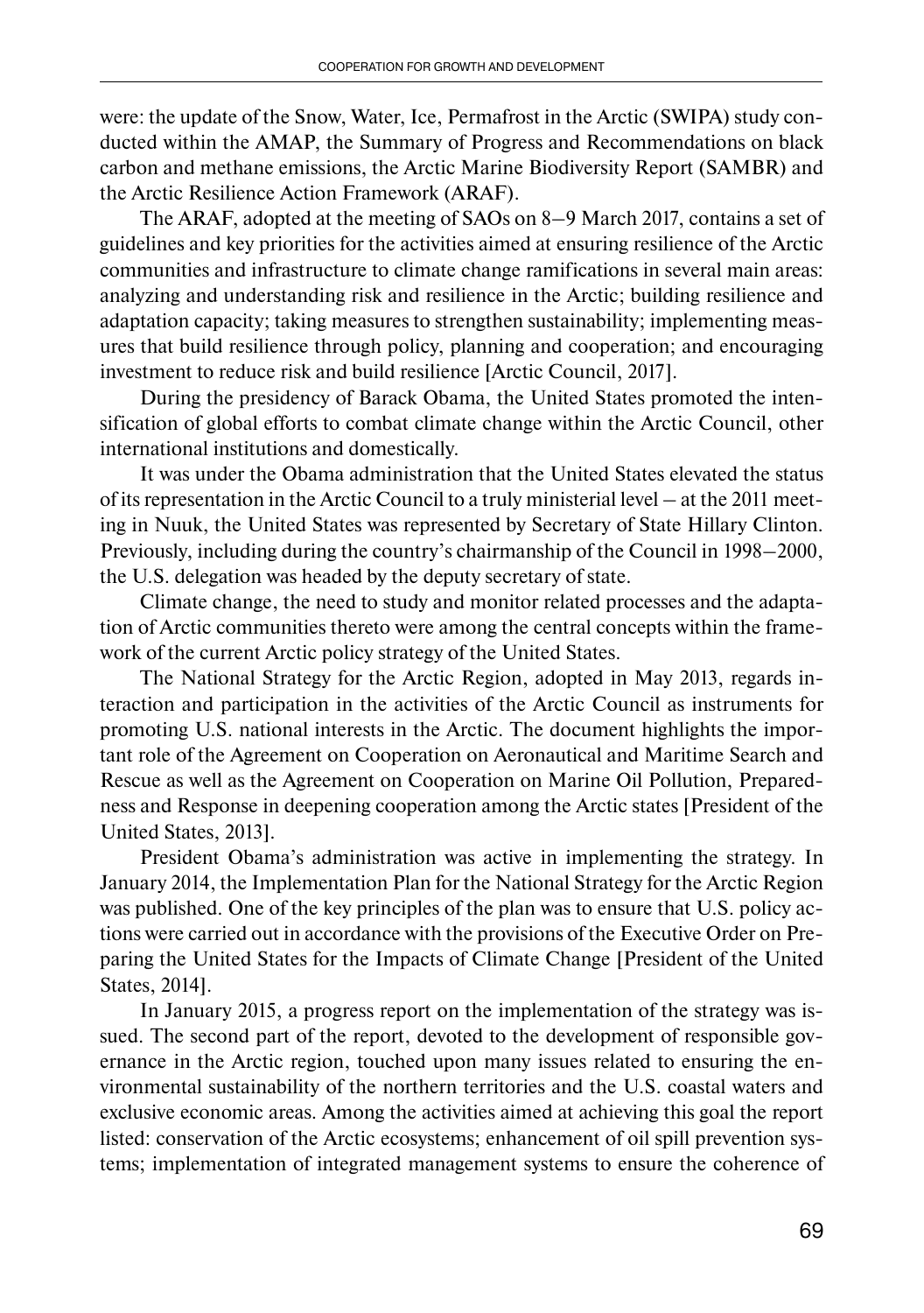economic development with environmental protection goals; creation of the meteorological stations network; and promotion of scientific research in the region. The third part of the report focuses on the development of cooperation among Arctic Council countries and the implementation of specific commitments adopted within the framework of the forum [President of the United States, 2015].

Domestically, the Obama administration made a number of decisions that prioritized the goals of environmental protection and combating climate change in the Arctic region. According to President Obama's Climate Action Plan, the 44th U.S. president considered addressing climate change to be a "moral obligation" for future generations.4

On 16 December 2014, President Obama exercised his right under Section 12A of the 1953 Continental Shelf Law to designate the waters of Bristol Bay (the Bering Sea, coast of Alaska) off limits to oil and gas leasing.5

A similar step was taken by the outgoing president on 20 December 2016, a few weeks before the end of his term. The Statement on Actions in the Arctic and Atlantic Oceans announced by the president declared 98% of the U.S. Arctic waters (the Chukchi Sea, the Beaufort Sea) and the shelf area in the Atlantic Ocean "indefinitely off limits to future oil and gas leasing."6

## U.S. Climate Policy under the Administration of D. Trump

The results of the election of the U.S. president in 2016 affected the official position of the U.S. on climate change and environment issues in a major way. Unlike Barack Obama, Donald Trump prioritized immediate economic growth and employment goals over environmental considerations and possible outcomes for future generations. He repeatedly expressed his opinion on the ecologically oriented decisions of the democratic administration as being harmful for domestic economic interests and job creation. In addition, one of the key pillars of his economic development programme is the development of the primary sector, including coal and hydrocarbon extraction capacities.

Mr. Trump's energy policy document "America First Energy Plan" implies the abolition of a number of regulatory mechanisms, including those adopted during the presidency of Barack Obama. In particular, it plans to abolish the Climate Action Plan and the U.S. Water Act on the grounds that they impose unreasonable restrictions on energy companies. Energy development is perceived by the new administration as an

<sup>4</sup> Fact Sheet: President Obama's Climate Action Plan. President of the United States. Available at: https://obamawhitehouse.archives.gov/the-press-office/2013/06/25/fact-sheet-president-obama-s-climateaction-plan (accessed 7 November 2017).

<sup>5</sup> President Obama Protects Alaska's Bristol Bay from Future Oil and Gas Drilling. President of the United States. Available at: https://obamawhitehouse.archives.gov/the-press-office/2014/12/16/presidentobama-protects-alaska-s-bristol-bay-future-oil-and-gas-drillin (accessed 7 November 2017).

<sup>6</sup> Statement by the President on Actions in the Arctic and Atlantic Oceans. President of the United States. Available at: https://obamawhitehouse.archives.gov/the-press-office/2016/12/20/statement-president-actions-arctic-and-atlantic-oceans (accessed 7 November 2017).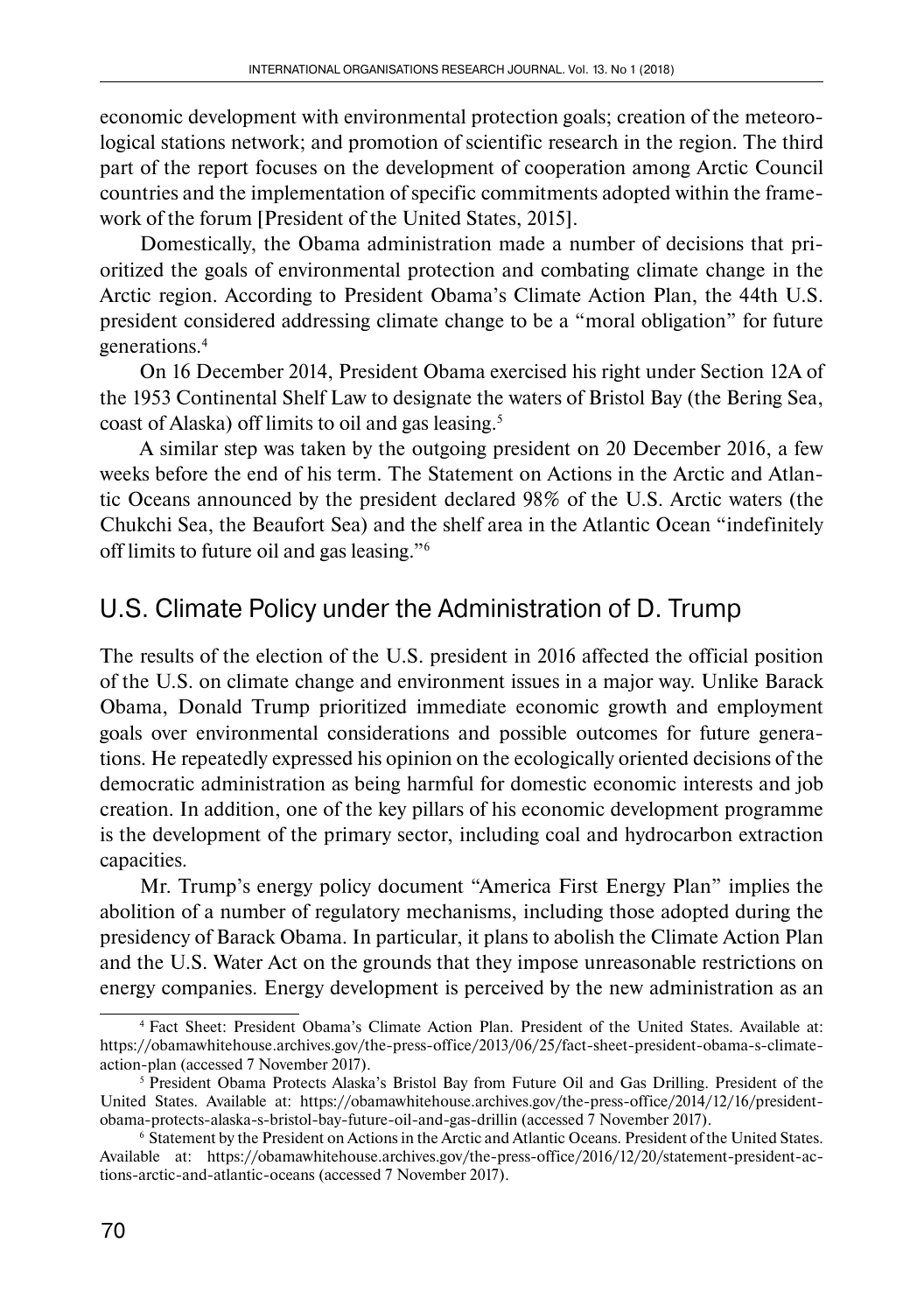instrument for ensuring national security through achieving energy independence from the OPEC countries and "other countries hostile to the national interests of the United States."7

Before the presidential nomination and during the election campaign, Donald Trump repeatedly expressed doubts about the very concept of climate change and anthropogenic impacts on the environment. In particular, in November 2012, he published a tweet in which he described climate warming as a concept created in the interests of China to reduce the competitiveness of American industry.<sup>8</sup> This level of skepticism by the president regarding the core concept of the Arctic Council's agenda (as well as those of other international institutions) calls into question the prospects of U.S. participation in circumpolar cooperation on climate issues.

On 28 April 2017, Donald Trump signed an order lifting restrictions on the extraction of hydrocarbons in the waters of the Arctic, Pacific and Atlantic Oceans, including the Gulf of Mexico. This order abolished a number of decisions made by the previous administration, including with respect to the Arctic region.

On 1 June 2017, President Trump announced the withdrawal of the United States from the Paris Agreement of the United Nations Framework Convention on Climate Change (UNFCCC). The president justified his decision by the need to safeguard the interests of American industry and workers, as well as to reduce the costs to American taxpayers associated with the implementation of the objectives under the agreement. Mr. Trump also announced the termination of payments to the Green Climate Fund. [President of the United States, 2017] The U.S. withdrawal from the Paris Agreement raised concerns about the prospects for the agreement itself and international efforts in the field of combating climate change in general.

A few days before the official announcement of this decision at the G7 summit in Taormina, all G7 leaders except for Trump expressed their commitment to the implementation of the objectives of the Paris Agreement [Group of Seven, 2017]. Similarly, the United States abstained from supporting the G20 Climate and Energy Action Plan at the Hamburg summit [Group of Twenty, 2017]. Thus, the position of the United States has led to the erosion of the traditional consensus among the members of informal global governance institutions on climate change issues.

At the same time, there is a formal aspect to the U.S. withdrawal from the agreement that may be of interest. According to the provisions of Article 28 of the document, the termination of the participation of a signatory and ratifying party to the agreement is only possible four years after its entry into force (three years before a country can withdraw and another year before the decision takes effect), that is, on 4 November 2020 [UNFCCC, 2015]. Thus, preliminary results of the next U.S. presidential elec-

<sup>7</sup> Energy & Environment. President of the United States. Available at: https://www.whitehouse.gov/ america-first-energy (accessed 7 November 2017).

<sup>8 @</sup>realDonaldTrump. Donald J. Trump. Available at: https://twitter.com/realdonaldtrump/status/265895292191248385 (accessed 7 November 2017).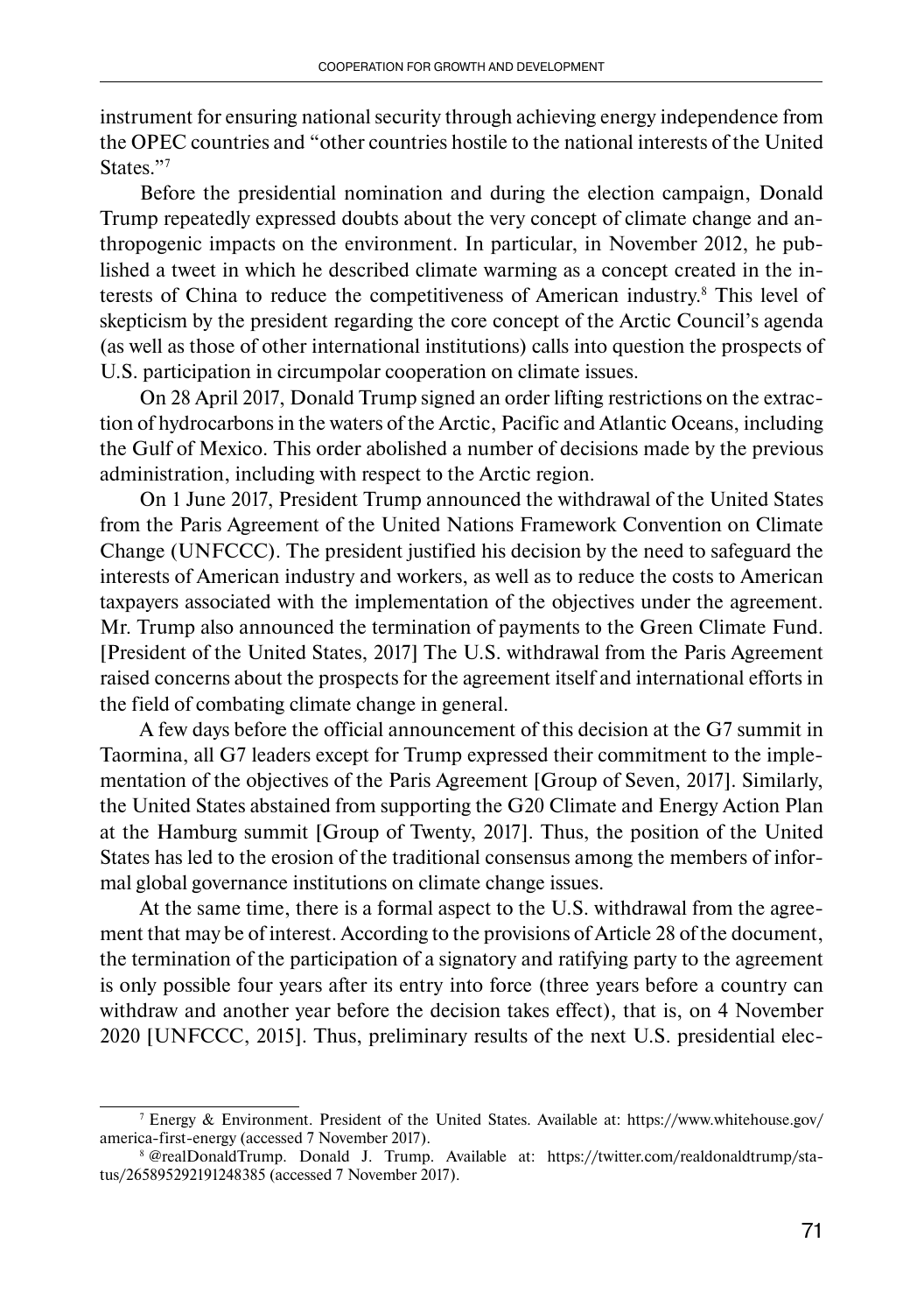tions may be announced even before the date the United States can formally stop all participation in the Paris Agreement.

Despite the presidential decision, the commitment to the international goals of combating climate change at the level of U.S. federal and state administrations, as well as in the academic and segments of the business community, remains strong. In response to Trump's decision to withdraw from the Paris Agreement, the governors of the states of New York, Washington and California announced the creation of the U.S. Climate Alliance, a bipartisan coalition of states that seeks to implement the goals of the agreement and, in particular, to reduce greenhouse gas emissions. To date, the alliance includes 15 states, the District of Columbia and Puerto Rico.9 The coalition is gradually acquiring rudimentary institutional features. The intention to create a single online coordination platform was announced, alongside a self-accountability mechanism in the form of annual progress reports. The first of these reports was released in September 2017 [US Climate Alliance, 2017].

In November 2017, the Climate Science Special Report was released. The document was the product of a close collaboration of 13 U.S. federal agencies in accordance with the Global Change Research Act of 1990. According to the report's findings, there is a high probability that the anthropogenic factor, in particular greenhouse gas emissions, is the main trigger of global climate change. One chapter of the report is devoted specifically to the Arctic region, in particular Alaska. The paper contains conclusions about the relationship between warming in the Arctic and extreme weather events in the contiguous United States. It is noted that warming in the region proceeds at a rate twice that of the world average, which affects the state of the ice cap in the Arctic Ocean and glaciers on land.10

The decisions made in the framework of U.S. participation in the work of the Arctic Council during Trump's presidency, coinciding with the final few months of the U.S. chairmanship of the forum, largely contradict the new course of climate policy outlined in the statements and decisions of the current president.

In contrast with the situation that has developed within the G7 and G20, at Fairbanks the members of the Arctic Council, without any reservations about U.S. participation, recognized that "the Arctic is warming at more than twice the rate of the global average." The impact of climate change on the Arctic marine environment was also noted. The ministers agreed to continue cooperation in assessing the extent of this impact, as well as on the development of sound management of the marine environment and the implementation of adaptation activities [Arctic Council, 2017c].

At the Fairbanks meeting the ministers adopted the first collective progress report of the Arctic states containing specific recommendations to reduce black carbon and methane emissions. One of the key elements of the report is the goal of achieving

<sup>9</sup> States United for Climate Action. United States Climate Alliance. Available at: https://www.usclimatealliance.org/ (accessed 7 November 2017).

<sup>&</sup>lt;sup>10</sup> Climate Science Special Report. Fourth National Climate Assessment. Available at: https://science2017.globalchange.gov/ (accessed 7 November 2017).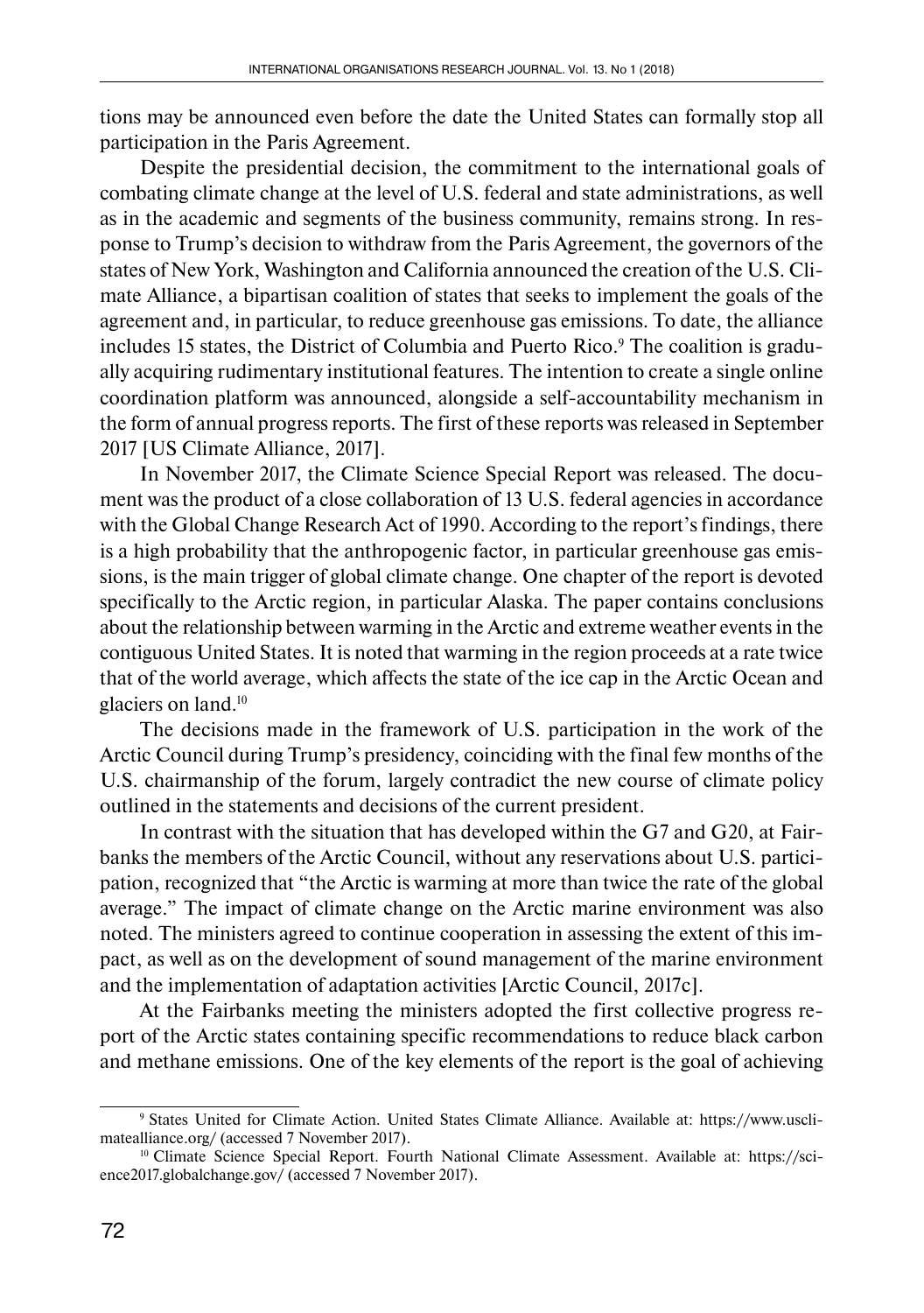a 25–33% reduction of 2013 emission levels by 2025. The report outlined priority sectors requiring actions to achieve this goal: diesel powered mobile sources; oil/gas methane leakage, venting and flaring; residential biomass combustion appliances and solid waste disposal [Arctic Council, 2017d]. The ministers also approved the Arctic Resilience Action Framework, designed "to track suggested circumpolar resilience priorities and to coordinate such efforts" [Arctic Council, 2017c].

The Fairbanks Declaration also noted the entry into force of the Paris Agreement and the need for its implementation, including actions related to reducing emissions of long-lived greenhouse gases and short-lived climate pollutants – a topic that was actively developed during previous chairmanships [Arctic Council, 2017c].

During the American chairmanship, the Framework for the Circumpolar Expansion of the Local Environment Observer Network was adopted. The document contains recommendations aimed at creating and expanding a network of local stations for monitoring the state of the environment, primarily in Alaska and Canada, as well as in Scandinavian countries at a later stage [ACAP, 2017].

Thus, taking into account the large number of adopted documents and the designated goals in the field of combating climate change, it can be noted that the sharp turn in the U.S. position on climate change had virtually no practical impact on the final period of the U.S. chairmanship in the Arctic Council, nor on the decisions taken at the ministerial meeting in Fairbanks.

Nevertheless, the press received a preliminary version of the Fairbank Declaration of 9 May 2017, indicating that on the eve of the summit the United States made significant changes to the text of the document, related to the wording on climate change and global warming. The changes proposed by the United States were aimed at softening the wording regarding the risks associated with climate change in the Arctic region. Some of the more direct commitments planned to implement the Paris Agreement were also avoided at the behest of the U.S. delegation. The passage on the threat of the complete disappearance of the Arctic ice cap in summer periods within the next two decades was dropped entirely.<sup>11</sup>

In many ways, the ministerial meeting in Fairbanks, chaired by U.S. Secretary of State Rex Tillerson, demonstrated the achievements of the previous, democratic administration. All the preparatory work for the chairmanship of the Council and for the development of joint decisions, including a legally binding agreement on strengthening international scientific cooperation in the Arctic, was carried out in 2014–2016. In addition, the results of the U.S. chairmanship, even as expressed in the "softened" version of the declaration, do not reflect the general direction of the country's new climate policy.

Despite dramatic changes in approach at the highest level of the country's leadership, the U.S. retains the ideological, conceptual and institutional prerequisites for

<sup>11</sup> Leaked Draft Shows How U.S. Weakened Climate Change Wording in the Arctic Declaration // Inside Climate News. Available at: https://insideclimatenews.org/news/18052017/arctic-council-climate-changerex-tillerson-donald-trump (accessed 7 November 2017).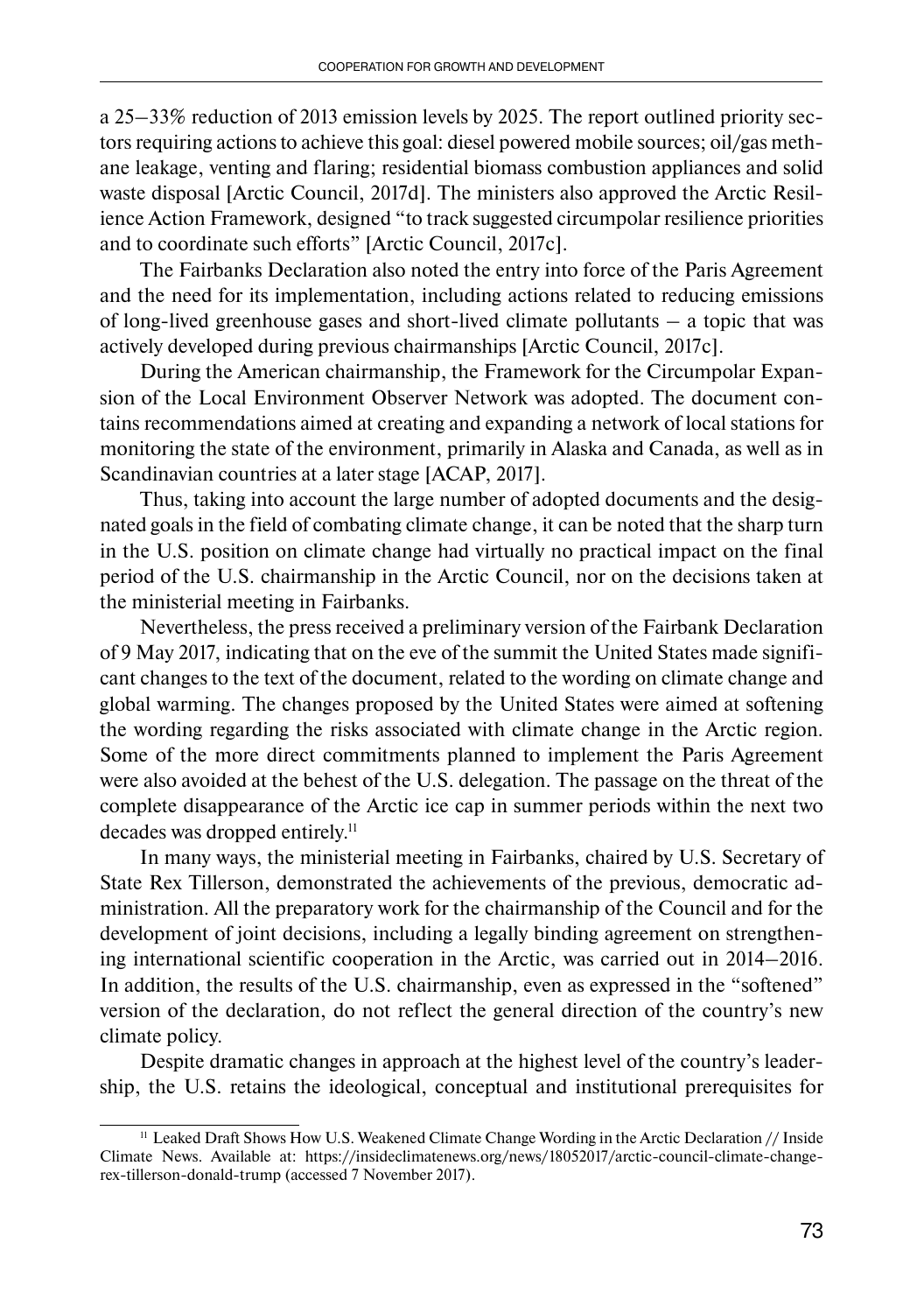returning to the traditional course of its climate policy, in line with ongoing international efforts. First, a significant part of the public, academic and business communities expressed disagreement with Trump's policy and their intention to comply with the country's climate obligations. Second, the conceptual documents of the Obama period, in particular the National Strategy for the Arctic Region, remain in force and contain provisions directly contradicting Trump's policy. Third, even federal executive bodies and dedicated agencies retain a significant number of employees who adhere to the concept of climate change as established by the scientific community, as evidenced by the results of the Climate Science Special Report.

In many ways, the question of a return to traditional climate policy may be directly linked to the success of the current U.S. president's economic policies, to which Mr. Trump chose to link his decisions on climate and environment.

## Priorities of the Finnish Chairmanship of the Arctic Council (2017–2019)

Environmental issues remain at the core of the Arctic Council's agenda under Finland's chairmanship. Finland's Chairmanship Program for the Arctic Council, published in May 2017, specifically singles out the need for joint efforts in the region to promote the goals of the Paris Agreement. In addition, Finland plans to work toward the implementation of the 2030 Agenda for Sustainable Development adopted by the UN in 2015, noting its relevance to the Arctic region.<sup>12</sup>

Environmental protection comes first among the priorities outlined in the Chairmanship Program. Finland calls upon the Council members to focus on biodiversity conservation and pollution prevention, as well as disseminating information and best practices in these areas among themselves and within other intergovernmental forums.13

The implementation of the Paris Agreement is prioritized by the Finnish chairmanship as the leading framework for the efforts of the Arctic states in the field of combating climate change in the region. Emphasis is placed on the implementation of the Framework for Action on Black Carbon and Methane adopted by the Council in 2015 which will provide support to efforts taken under the Paris Agreement. The Finnish chairmanship will contribute to the advancement of climate research in the region and the integration of results into the work of UNFCCC mechanisms, as well as to ensuring the coherence of the Council's work on short-lived pollutants with the similar efforts of the United Nations Economic Commission for Europe on the implementation of the Convention on Long-range Transboundary Air Pollution.14

 $12$  Finland's Chairmanship of the Arctic Council in 2017–2019. Ministry of Foreign Affairs of Finland. Available at: http://formin.finland.fi/public/default.aspx?contentid=356546&nodeid=50020&contentlan=2 &culture=en-US (accessed 7 November 2017).

 $13$  Ibid.

<sup>&</sup>lt;sup>14</sup> Ibid.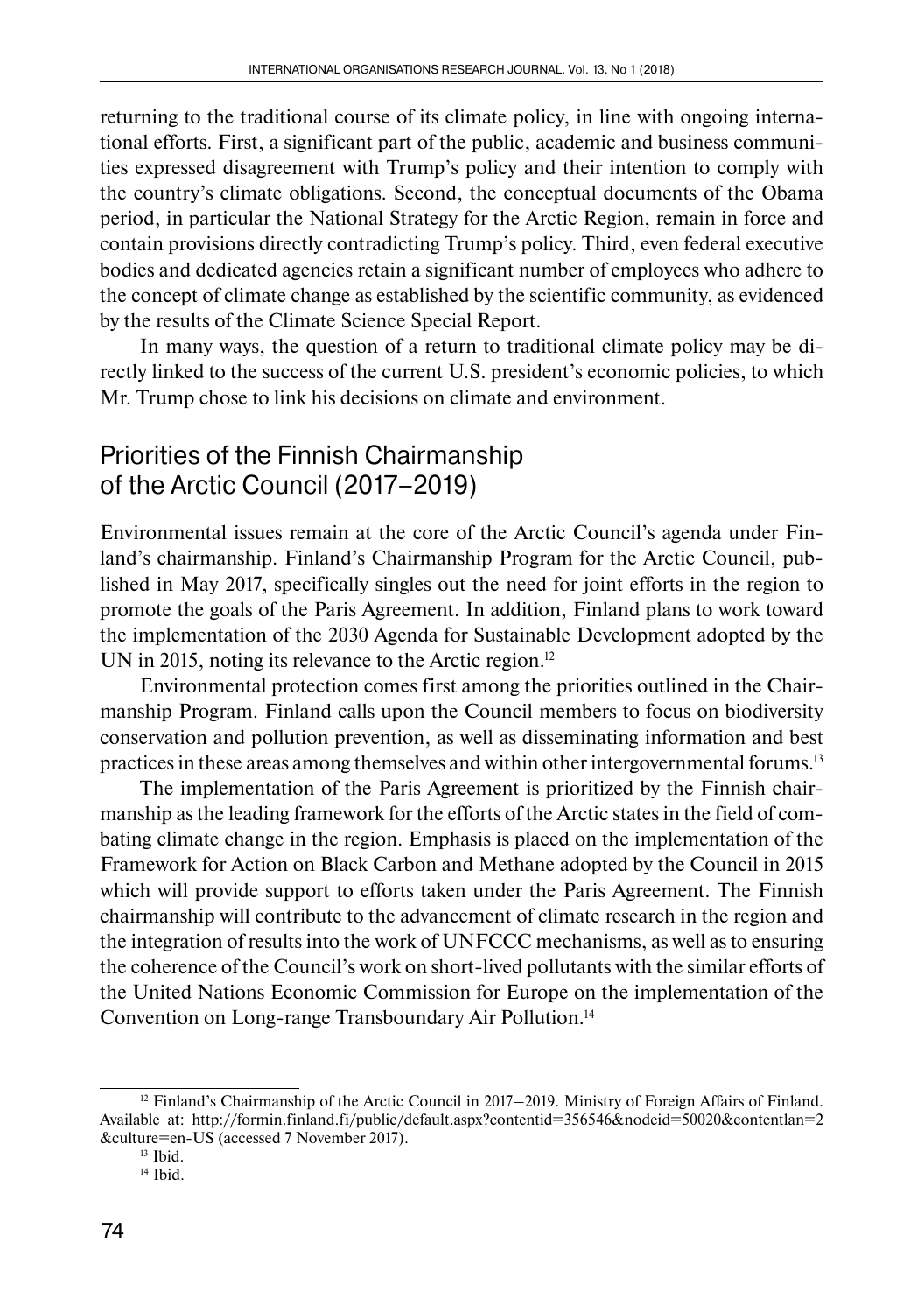In order to support activities for the implementation of the Paris Agreement and the Aichi Biodiversity Targets, a meeting of environment ministers will be organized during the Finnish chairmanship. In addition, Finland will host the Second Arctic Biodiversity Congress, where participants are expected to discuss the results of the implementation of the recommendations on the biodiversity assessment process in the Arctic conducted in 2013.

The second priority of the Finnish chairmanship is the development of communication technologies, network accessibility and digital services in the Arctic region. Work in this area involves the creation of new information and communications technology infrastructure, the launch of new communication satellites and the construction of broadband access lines in the Far North. The implementation of these activities is designed to meet the needs of Arctic residents (including indigenous peoples of the North), tourists, sailors and scientists.

Maintaining scientific research facilities and personnel in the region is an important component of the environmental agenda of the Arctic Council. The Finnish chairmanship singles out cooperation in the field of meteorological research as the third priority area of circumpolar cooperation for the upcoming years. Members of the Council are called upon to strengthen scientific cooperation with the World Meteorological Organization. The quality of meteorological studies in the polar region determines the predictive capabilities of meteorological services on both the daily weather forecasts in the entire northern hemisphere and on the state of the global climate as a whole.

Finally, the fourth priority area of the Arctic Council's agenda in 2017–2019 is the development of education capacities in the region with a special emphasis on the needs of indigenous peoples of the North. The Chairmanship Program provides for the expansion of access to quality education through the creation and strengthening of regional communication networks between educational institutions and specialists in this field. An important role is given to the introduction of digital technologies in educational processes, which will intensify the mechanisms for online education.

On 26 October 2017, the first meeting of SAOs was held under the chairmanship of Finland. In addition to discussing traditional issues on the Council's agenda, such as reducing pollutant emissions and developing education, officials were presented with progress reports by the Council's working groups. The U.S. delegation participated in the work of the committee as normal; information on any reservations on its part was not registered.15

During the Finnish presidency, the Arctic Council will intensify cooperation with international institutions on climate issues. On 6 November 2017, during the 23rd Conference of the Parties to the UNFCCC, the Arctic Council held a panel discussion on the impact of climate change in the Arctic on the global environment. This event was the first time that the Council participated in the work of the Conference. Scientific

<sup>&</sup>lt;sup>15</sup> Arctic Council meets in Finland, Addresses Pollution Prevention and Education. Arctic Council. Available at: https://www.arctic-council.org/index.php/en/our-work2/8-news-and-events/475-sao-oulu-2017-02 (accessed 7 November 2017).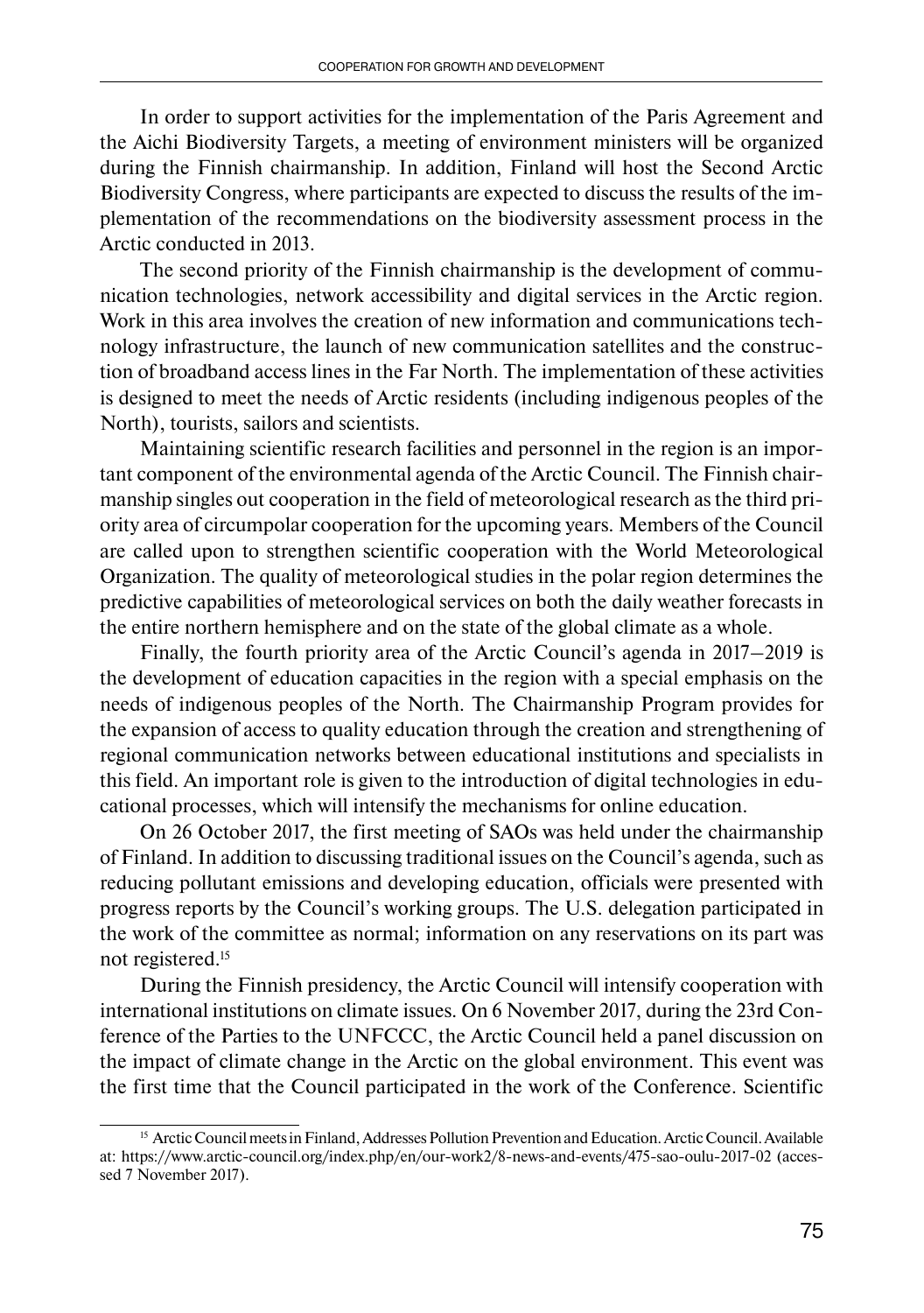data on climate change in the Arctic was presented at the meeting, and the participants discussed the impact of these changes on sea levels, biodiversity and other indicators of the state of the global ecosystem.

The results of the meeting between U.S. President Donald Trump and Finnish President Sauli Niinisto on 28 August 2017 are of specific interest regarding the prospects of U.S. participation in the work of the Council on climate change and environment. At the press conference following the meeting, the presidents discussed the problem of black carbon emissions and, according to D. Trump, had "a lot of agreement."<sup>16</sup> Thus, it is obvious that cooperation with the United States and its engagement in the Council's work on climate is possible on specific and concrete agenda items. This way Mr. Trump and his administration will not have to be brought into discussions on the validity of the global warming and climate change concepts, but rather will be engaged in practical cooperation on specialized issues such as, for example, the development of meteorological station networks.

Overall, it can be noted that the Arctic Council will once again manage to maintain its efficiency in this period of global political turmoil. The established institutional framework and, more importantly, the stable agenda and specialized activities of the Council's working bodies are largely isolated from political agendas and thus create a sufficient cushion to support the effective functioning of the forum. The declared priorities under the chairmanship of Finland do not depart from the traditional and basic principles of the Arctic Council's agenda. The chairmanship and the secretariat of the Arctic Council do not seek to make adjustments to the policies of individual members and the working groups continue their usual activities.

Nevertheless, under the current conditions, it is more and more difficult to expect really concrete or breakthrough decisions from the work of the Council. In the field of combating climate change, the Council assumes the role of a regional body responsible for monitoring and coordinating the efforts to implement the Paris Agreement. In a situation where one of the key countries of the region no longer intends to fulfill its obligations under this agreement, the Council will have to look for more streamlined wording for final ministerial declarations and progress reports.

However, the probability remains that the new U.S. climate policy resulting from the so-called "wave of populism" that has swept across Europe and North America in 2017 will end as suddenly as it began – with the arrival of the new presidential administration.

<sup>16</sup> Remarks by President Trump and President Niinistö of Finland in Joint Press Conference. President of the United States. Available at: https://www.whitehouse.gov/briefings-statements/remarks-president-trumppresident-niinisto-finland-joint-press-conference/ (accessed 7 November 2017).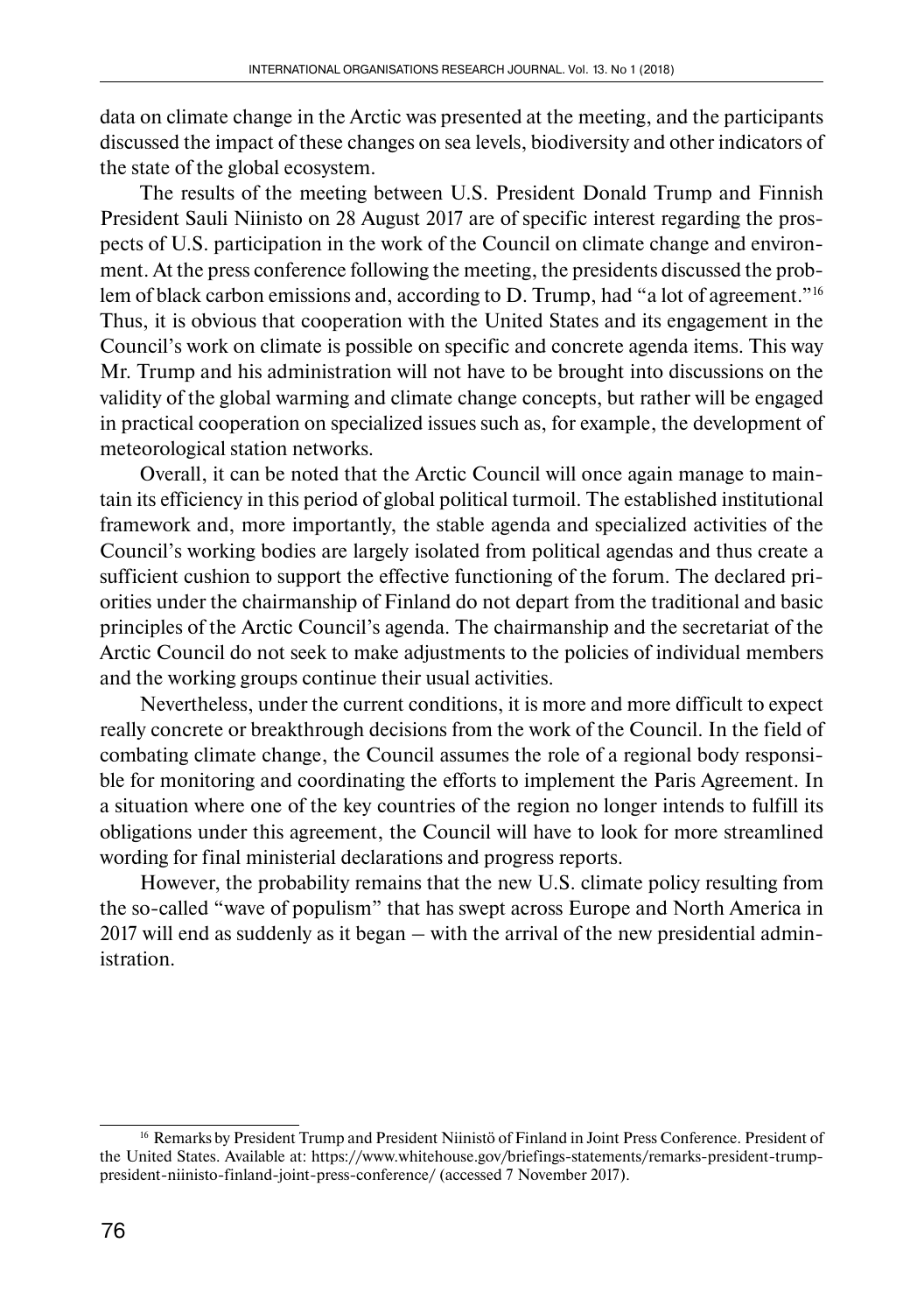#### **References**

Arctic Council (2017) Arctic Resilience Action Framework; Cooperating for a More Resilient and Prosperous Arctic Region. Available at: https://oaarchive.arctic-council.org/handle/11374/2009 (accessed 22 January 2018).

Arctic Council (2017b) Agreement on Enhancing International Arctic Scientific. Available at: https:// oaarchive.arctic-council.org/handle/11374/1916 (accessed 07.11.2017).

Arctic Council (2017c) Fairbanks Declaration. Available at: https://oaarchive.arctic-council.org/handle/11374/1910 (accessed 7 November 2017).

Arctic Council (2017d) Framework for the Circumpolar Expansion of the Local Environment Observer Network. Available at: https://oaarchive.arctic-council.org/handle/11374/1942 (accessed 7 November 2017).

President of the United States (2013) National Strategy for the Arctic Region. Available at: https://obamawhitehouse.archives.gov/sites/default/files/docs/nat\_arctic\_strategy.pdf (accessed 22 January 2018).

President of the United States (2014) Implementation Plan for The National Strategy for the Arctic Region. Available at: https://obamawhitehouse.archives.gov/sites/default/files/docs/implementation\_ plan for the national strategy for the arctic region - fi....pdf (accessed 22 January 2018).

President of the United States (2015) National Strategy for the Arctic Region Implementation Report. Available at: https://obamawhitehouse.archives.gov/sites/default/files/docs/report\_on\_implementation of the national strategy for the arctic region ....pdf (accessed 22 January 2018).

President of the United States (2017) Statement by President Trump on the Paris Climate Accord. Available at: https://www.whitehouse.gov/the-press-office/2017/06/01/statement-president-trump-parisclimate-accord (accessed 7 November 2017).

Group of Seven (2017) G7 Taormina Leaders' Communiqué. Available at: http://www.g7italy.it/sites/ default/files/documents/G7%20Taormina%20Leaders%27%20Communique\_27052017\_0.pdf (accessed 7 November 2017).

Group of Twenty (2017) G20 Hamburg Climate and Energy Action Plan for Growth. Available at: http:// www.ranepa.ru/images/media/g20/2017hamburg/2017-g20-climate-and-energy-en.pdf (accessed 7 November 2017).

UNFCCC (2015) Paris Agreement. Available at: http://unfccc.int/files/essential\_background/convention/application/pdf/english\_paris\_agreement.pdf (accessed 7 November 2017).

US Climate Alliance (2017) 2017 Annual Report Alliance States Take the Lead. Available at: https://static1.squarespace.com/static/5936b0bde4fcb5371d7ebe4c/t/59bc4959bebafb2c44067922/1505511771219/ USCA\_Climate\_Report-V2A-Online-RGB.PDF (accessed 7 November 2017).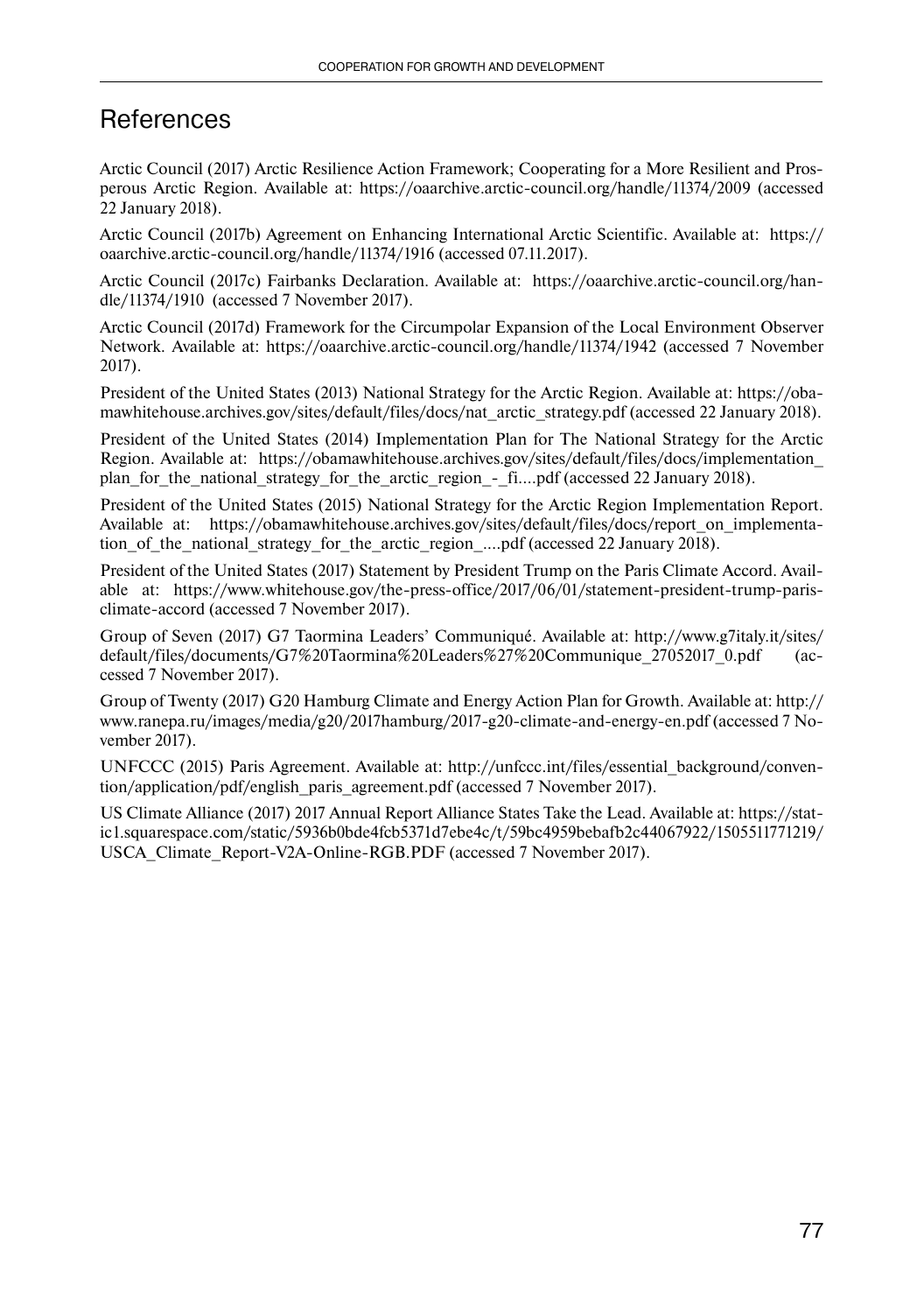### Изменения климатической политики США и повестка дня Арктического совета

#### А.Г. Сахаров

**Сахаров Андрей Геннадиевич** – научный сотрудник Центра исследований международных институтов Российской академии народного хозяйства и государственной службы при Президенте РФ (РАНХиГС); Российская Федерация, 119034, Москва, Пречистенская наб., д. 11; E-mail: sakharov-ag@ ranepa.ru

*Экологическая проблематика составляет основу повестки дня Арктического совета. С 1996 г., когда состоялась первая встреча Комитета старших должностных лиц в рамках Арктического совета, вопросы экологии и климата поднимались практически на каждом мероприятии под эгидой форума. В рамках структуры института создано множество органов, ориентированных на постоянную работу по исследованиям, мониторингу и согласованию позиций в сфере природоохранной деятельности и борьбы с изменением климата.*

*В связи с этим изменение общего курса экологической политики США с приходом к власти администрации Дональда Трампа может значительно затруднить взаимодействие стран-членов по ключевым направлениям деятельности Совета. Такие шаги, как выход из Парижского соглашения и снятие моратория на добычу полезных ископаемых в шельфовой зоне, безусловно, не будут способствовать укреплению взаимодействия США с партнерами по Арктическому совету. Тем не менее рассматриваемые в данной статье аспекты американской внутренней и внешней политики формируют предпосылки для сохранения долгосрочного курса экологической политики страны в русле мер, принятых в период президентства Б. Обамы, несмотря на изменения, осуществляемые администрацией Д. Трампа. Даже в краткосрочной перспективе практическая деятельность США в рамках Арктического совета и положения принятой на министерской встрече в Фэрбэнксе декларации расходятся с громкими заявлениями президента по вопросам изменения климата.*

*Новые установки экологической политики США также сопоставляются с приоритетами председательства Финляндии в Совете в 2017–2019 гг., не только сохранившего традиционную экологическую направленность повестки дня форума, но и активизировавшего сотрудничество с международными организациями по климатической проблематике. Таким образом, созданная в предшествующие годы институциональная основа и, что еще более важно, стабильная повестка дня и конкретная деятельность рабочих органов Арктического совета по конкретным актуальным вопросам региона, в значительной степени изолированным от политической повестки, создают достаточную «подушку безопасности» для поддержания эффективного функционирования форума. Финская сторона и Секретариат Арктического совета не стремятся подстраиваться под изменения политики отдельных стран-членов, а рабочие группы продолжают свою привычную деятельность.* 

Ключевые слова: Арктический совет; Парижское соглашение; изменение климата; экологическая политика; Д. Трамп

Для цитирования: Сахаров А.Г. Изменения климатической политики США и повестка дня Арктического совета // Вестник международных организаций. 2018. Т. 13. № 1. С. 66–79. DOI: 10.17323/1996-7845-2018- 01-04

#### **Источники**

Arctic Council (2017) Arctic Resilience Action Framework; Cooperating for a More Resilient and Prosperous Arctic Region. Режим доступа: https://oaarchive.arctic-council.org/handle/11374/2009 (дата обращения: 22.01.2018).

Arctic Council (2017b) Agreement on Enhancing International Arctic Scientific. Режим доступа: https://oaarchive.arctic-council.org/handle/11374/1916 (дата обращения: 07.11.2017).